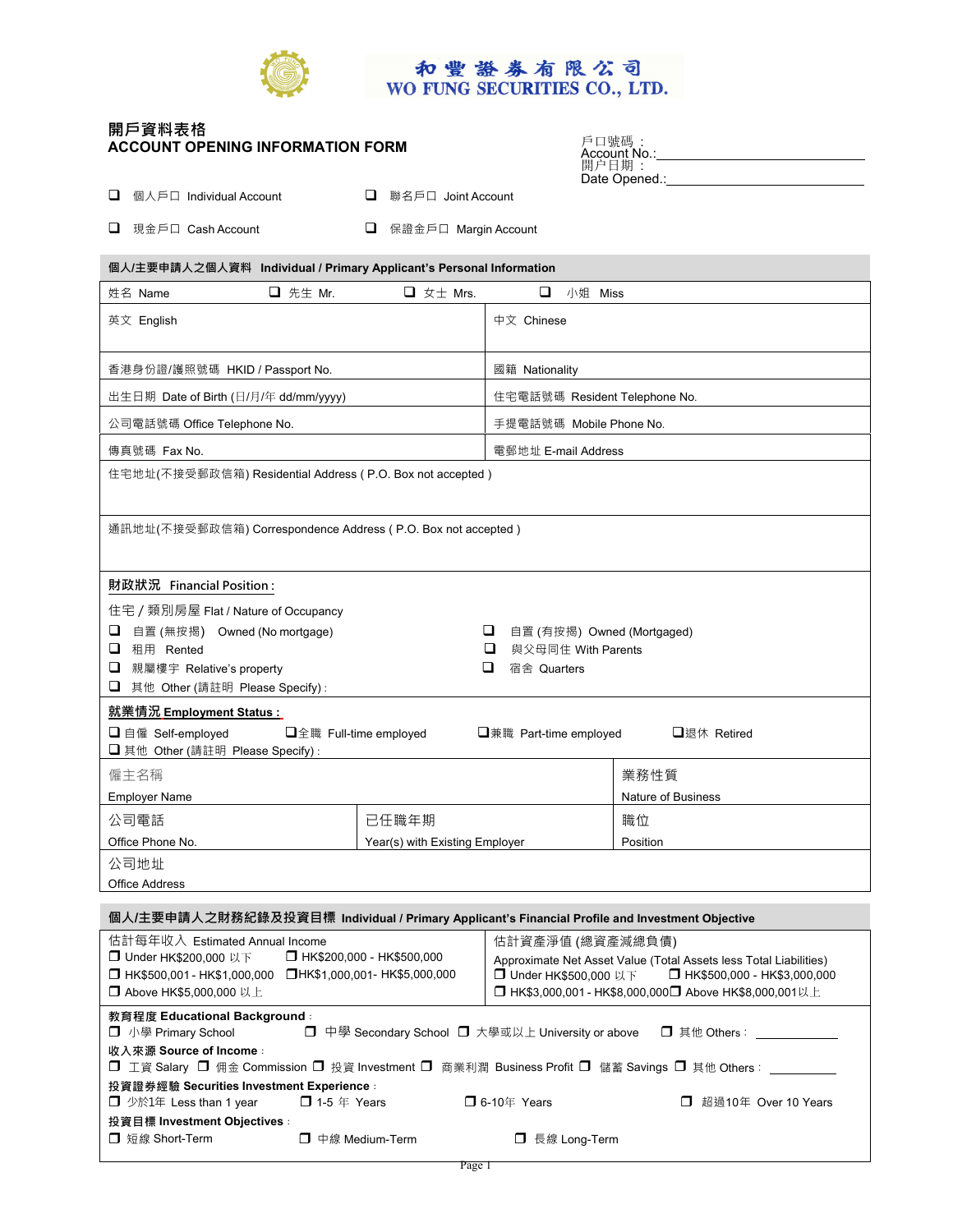Account No 戶口號碼:

| 第二申請人之個人資料 (適用於聯名戶口) Secondary Applicant's Personal Information (For Joint Account)                                                                                              |                       |                               |                    |
|----------------------------------------------------------------------------------------------------------------------------------------------------------------------------------|-----------------------|-------------------------------|--------------------|
| 姓名 Name<br>□ 先生 Mr.                                                                                                                                                              | $\Box$ $\pm \pm$ Mrs. | 口小 姐 Miss                     |                    |
| 英文 English                                                                                                                                                                       |                       | 中文 Chinese                    |                    |
| 香港身份證/護照號碼 HKID / Passport No.                                                                                                                                                   |                       | 國籍 Nationality                |                    |
| 出生日期 Date of Birth (日/月/年 dd/mm/yyyy)                                                                                                                                            |                       | 住宅電話號碼 Resident Telephone No. |                    |
| 公司電話號碼 Office Telephone No                                                                                                                                                       |                       | 手提電話號碼 Mobile Phone No        |                    |
| 傳真號碼 Fax No                                                                                                                                                                      |                       | 電郵地址 E-mail Address           |                    |
| 住宅地址(不接受郵政信箱) Residential Address (P.O. Box not accepted)                                                                                                                        |                       |                               |                    |
| 通訊地址(不接受郵政信箱) Correspondence Address (P.O. Box not accepted)                                                                                                                     |                       |                               |                    |
| 財政狀況 Financial Position:                                                                                                                                                         |                       |                               |                    |
| 住宅 / 類別房屋 Flat / Nature of Occupancy                                                                                                                                             |                       |                               |                    |
| □ 自置 (無按揭) Owned (No mortgage)<br>u<br>自置 (有按揭) Owned (Mortgaged)                                                                                                                |                       |                               |                    |
| □ 租用 Rented                                                                                                                                                                      |                       | □<br>與父母同住 With Parents       |                    |
| □ 親屬樓宇 Relative's property                                                                                                                                                       |                       | □<br>宿舍 Quarters              |                    |
| □ 其他 Other (請註明 Please Specify):<br>就業情況 Employment Status :                                                                                                                     |                       |                               |                    |
| □ 自僱 Self-employed<br>□全職 Full-time employed<br>□兼職 Part-time employed<br>□退休 Retired                                                                                            |                       |                               |                    |
| □ 其他 Other (請註明 Please Specify):                                                                                                                                                 |                       |                               |                    |
| 僱主名稱                                                                                                                                                                             |                       |                               | 業務性質               |
| <b>Employer Name</b>                                                                                                                                                             |                       |                               | Nature of Business |
| 公司電話<br>已任職年期                                                                                                                                                                    |                       |                               | 公司電話               |
| Office Phone No.<br>Year(s) with Existing Employer                                                                                                                               |                       |                               | Office Phone No.   |
| 公司地址                                                                                                                                                                             |                       |                               |                    |
| <b>Office Address</b>                                                                                                                                                            |                       |                               |                    |
| 第二申請人之財務紀錄及投資目標 (適用於聯名戶口) Secondary Applicant's Financial Profile and Investment Objective (For Joint Account)                                                                   |                       |                               |                    |
| 估計每年收入 Estimated Annual Income<br>估計資產淨值 (總資產減總負債)<br>□ Under HK\$200,000 以下<br>□ HK\$200,000 - HK\$500,000<br>Approximate Net Asset Value (Total Assets less Total Liabilities) |                       |                               |                    |

| $\Box$ Under HK\$200,000 $\lor \land$     | $\Box$ HK\$200,000 - HK\$500,000                  | Approximate Net Asset Value (Total Assets less Total Liabilities)                                   |                               |
|-------------------------------------------|---------------------------------------------------|-----------------------------------------------------------------------------------------------------|-------------------------------|
| HK\$500,001 - HK\$1,000,000               | □HK\$1,000,001-HK\$5,000,000                      | □ Under HK\$500.000 以下                                                                              | □ HK\$500,000 - HK\$3,000,000 |
| □ Above HK\$5,000,000 以上                  |                                                   | □ HK\$3,000,001 - HK\$8,000,000 □ Above HK\$8,000,001以上                                             |                               |
| 教育程度 Educational Background:              |                                                   |                                                                                                     |                               |
| □ 小學 Primary School                       | □ 中學 Secondary School □ 大學或以上 University or above |                                                                                                     | □ 其他 Others: __________       |
| 收入來源 Source of Income:                    |                                                   |                                                                                                     |                               |
|                                           |                                                   | □ 工資 Salary □ 佣金 Commission □ 投資 Investment □ 商業利潤 Business Profit □ 儲蓄 Savings □ 其他 Others : _____ |                               |
| 投資證券經驗 Securities Investment Experience : |                                                   |                                                                                                     |                               |
| $\Box$ $\overline{m}$ Nil                 | $\Box$ 1-5 $\&$ Years                             | $\Box$ 6-10年 Years                                                                                  | 超過10年 Over 10 Years           |
| 投資目標 Investment Objectives :              |                                                   |                                                                                                     |                               |
| □ 短線 Short-Term                           | □ 中線 Medium-Term                                  | □ 長線 Long-Term                                                                                      |                               |
|                                           |                                                   |                                                                                                     |                               |

### **簽署安排 Signing Arrangement (只適用於聯名戶口申請者 Only Applicable to Joint Account Applicants)**

註一: 戶口可根據其中两式或以上 / 任何一式\*\* ( 聯名户口用 ) 簽名式樣指示下運作。 Note 1: THE ACCOUNT CAN BE OPERATED ON THE INSTRUCTIONS OF ANY TWO OR MORE SIGNATURES / ANY ONE SIGNATURES\*\* (IF IN JOIT NAMES) 註二: 客戶必須填妥及簽署本表格所附之户口運作一般條款。 Note 2: THE ATTACHED GENERAL TERMS AND CONDITIONS TO THE OPERATION OF THIS ACCOUNT MUST BE COMPLETED AND SIGNED BY THE CLIENT.

\*\* 删除不適用者 \*\*DELETE IF INAPPLICABLE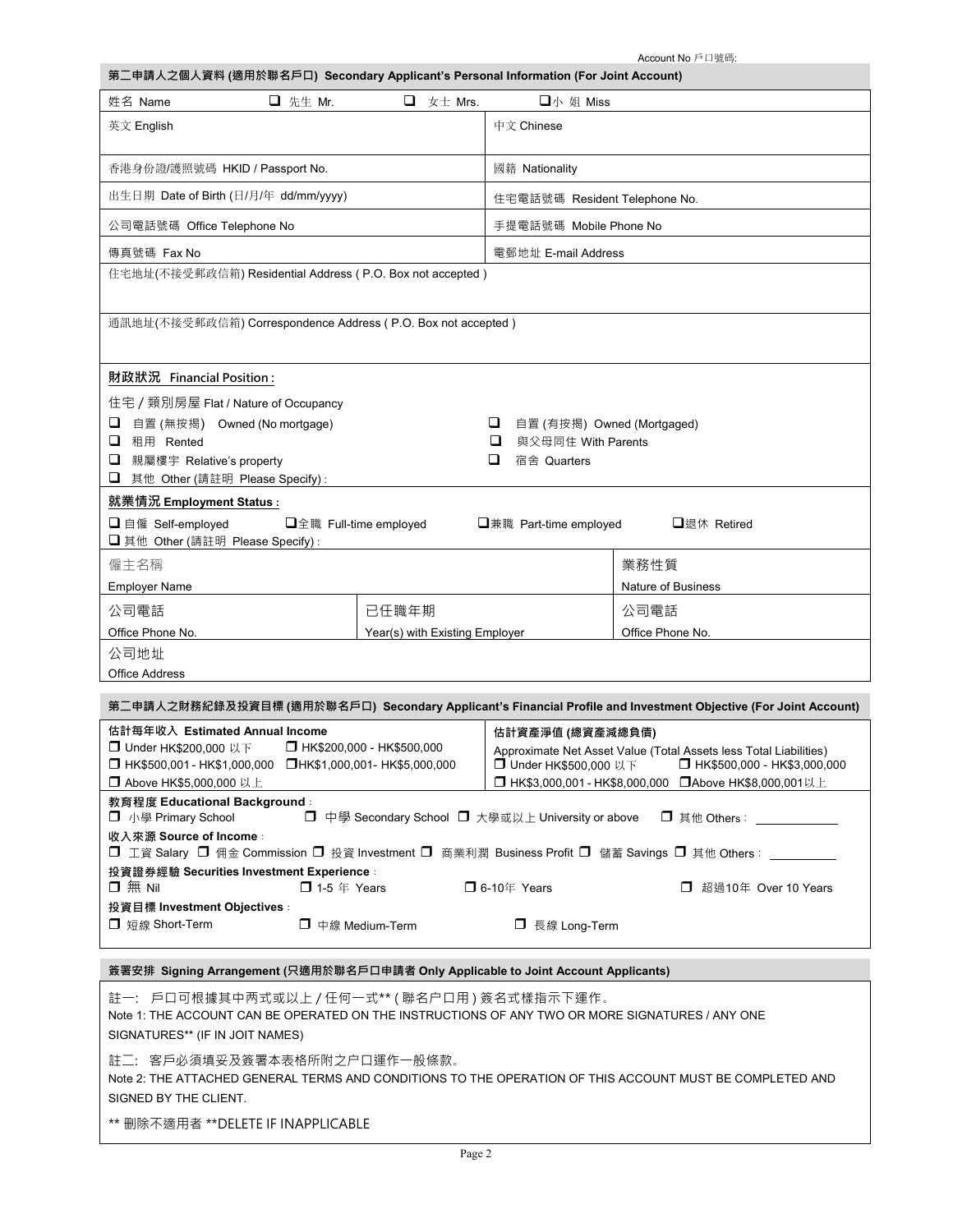## **申請人之銀行戶口 Account Applicant's Banker**

( 款項將根據客戶的提款指示轉入以下戶口 Funds will be transferred to the following account pursuant to your fund withdrawal instruction.)

- \* 本人/吾等明白及同意本人/吾等現在和/或日後提供給和豐證券有限公司之本人/吾等之銀行戶口號碼(不論是個人或聯 名人戶口),本人/吾等乃屬最終持有及授益者。
- \* I/We understand and agree that, I/We am/are the final beneficiary person(s) and bank account holder(s) of the bank account number (whether single or joint bank account) that I/we provide to Wo Fung Securities Company Limited currently and/or in the future.

| 銀行名稱<br>Banker's Name: |              |
|------------------------|--------------|
| 帳戶名稱                   | 帳戶號碼         |
| Account Name:          | Account No.: |

\*\* 閣下必須明白閣下不能以第三者支票交收

\*\* Client must aware that they shall not settle any trading transaction with third-party cheque(s)

\*\* 所有交收支票抬頭請寫上 **"和豐證券有限公司"**

\*\* All cheques should be made payable to **"Wo Fung Securities Company Limited"** 

**收取戶口結算單方法 Method of Receiving Account Statement** 

**□ \*電郵方法 By E-mail □** 郵寄至住宅地址 By post to residential address

郵寄至通訊地址 By post to correspondence address

( \*. 如選擇以電郵方法收取,戶口結算單將不會同時郵寄給客戶。 if e-mail is chosen, the account statement will not be sent by post)

# **\*\* 閣下明白及知道和豐證證券有限公司將定期寄出客戶月結單**,**如發覺月結單有任何差異或錯誤**,**閣下需要在月結單發出日期之 七天內通知和豐證證券有限公司以便更正**,**否則視為已蒙核對無誤**。

**\*\* Client should understand that Wo Fung Securities Company Limited will send out statements from time to time. Details on the statements will be considered good and valid if no errors or exceptions are reported to the Company within 7 days from the date of statements issued.** 

| Account Applicant's Other Information 戶口申請人之其他資料                                                              |                                                                                                            |  |  |
|---------------------------------------------------------------------------------------------------------------|------------------------------------------------------------------------------------------------------------|--|--|
| 閣下是否此戶口之最終實益擁有人? Are you the ultimate beneficial owner(s) of the account?                                     |                                                                                                            |  |  |
| 口 是 Yes                                                                                                       |                                                                                                            |  |  |
|                                                                                                               | ロ 否,請提供最終實益擁有人的詳細資料. No, please provide details of the ultimate beneficial owner(s)                        |  |  |
|                                                                                                               |                                                                                                            |  |  |
| 地址 Address                                                                                                    | 聯絡電話 Contact No.______________出生日期 Date of Birth (日/月/年dd/mm/yyyy)___________國籍 Nationality_______________ |  |  |
| 閣下或與閣下有相關之人士是否在和豐證證券有限公司擁有戶口?                                                                                 |                                                                                                            |  |  |
| 沒有 No<br>$\Box$                                                                                               | Do you or other persons connected to you have any accounts with Wo Fung Securities Company Limited?        |  |  |
|                                                                                                               | □ 有 Yes 姓名 Name: _____________________________  關係 Relationship: _______________                           |  |  |
| 閣下與和豐證券有限公司之職員有否任何親屬或朋友關係?                                                                                    |                                                                                                            |  |  |
| Do you have any relatives or friends working in Wo Fung Securities Company Limited?<br>沒有 No<br>$\mathbf \Pi$ |                                                                                                            |  |  |
| $\Box$<br>有 Yes 職員姓名 Staff name: _________________________________                                            |                                                                                                            |  |  |
| 閣下是否持牌/註冊證券或期貨從業員 ?<br>Are you, a licensed / registered securities or commodities professional,               |                                                                                                            |  |  |
| ロ 否 No ロ 是 Yes :                                                                                              |                                                                                                            |  |  |
| 如是, 是否已取授權書? If yes, has authorization letter been obtained?                                                  |                                                                                                            |  |  |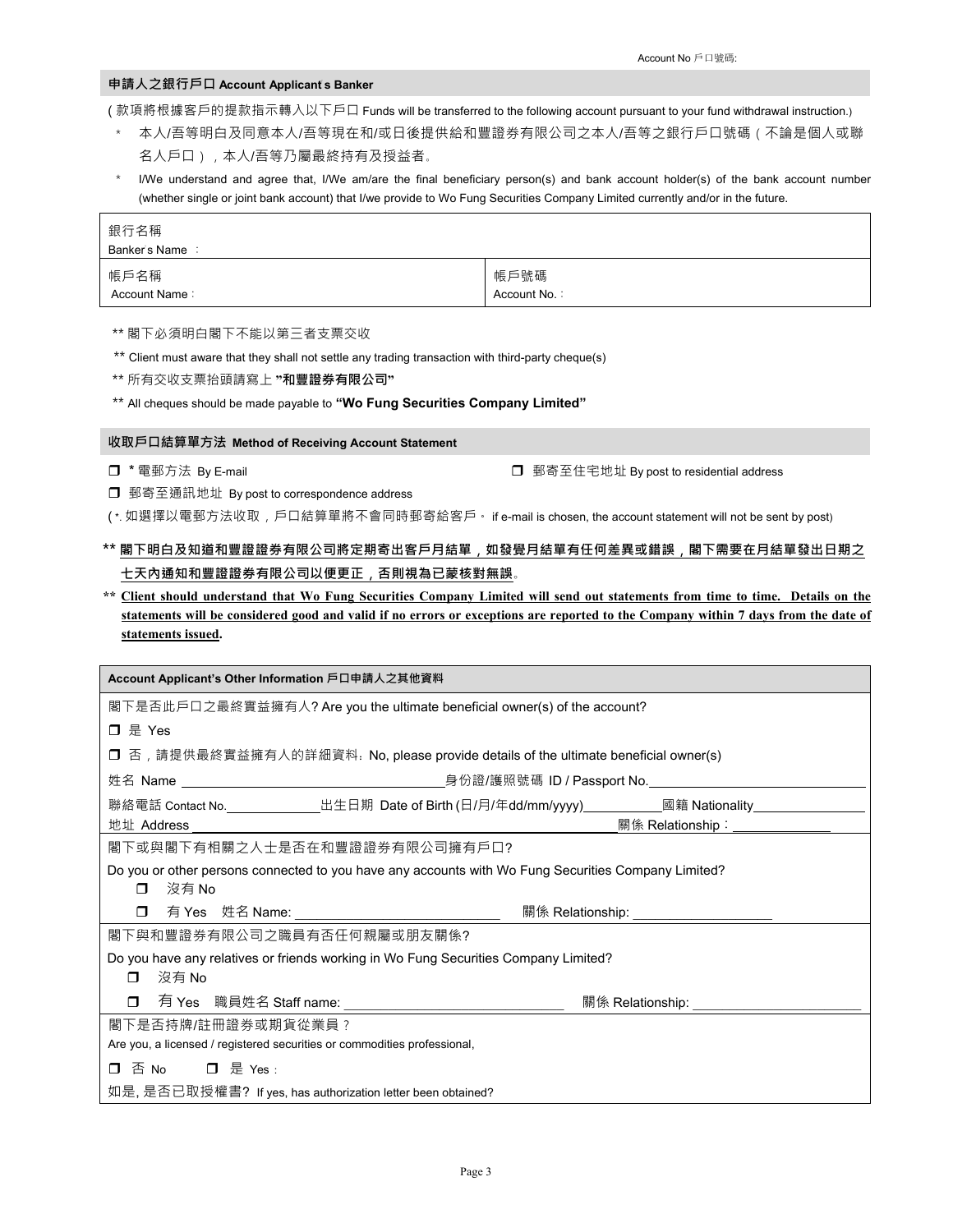### 美國《海外帳戶稅收合規法案》身份聲明 **U.S. FATCA Identity Declaration**

#### 本人/吾等確證:

- (i) 本人/吾等不是美國人士(包括美國居民/美國公民/美國永久居民/美國綠卡持有人/美國定居之外國人);及
- (ii) 根據有關美國的外國賬戶稅務合規法案(「FATCA」),本人/吾等沒有義務和資格繳納美國的外國賬戶稅務。

#### I/We also confirmed that:

- (i) I am /We are not citizen(s) of the United States of America (including U.S. Resident(s) / U.S. Citizen(s) / U.S. Permanent Resident / U.S. Green Card Holder / U.S. Resident Ailen), and
- I am /We are not entitled to pay the tax under the U.S. Foreign Account Tax Compliance Act.

#### 自動交換財務帳戶資料聲明 **Automatic Exchange of Financial Account Information Declaration**

-以作自動交換財務帳戶資料用途。和豐證券有限公司(「和豐」)可把收集所得的資料交給稅務局,稅務局會將資料轉交到另一稅務管轄區的稅務當局 。如帳戶持有人的稅務居民身分有所改變,應盡快將所有變更通知「和豐」。請小心填寫本聲明。如閣下對於自動交換財務賬戶資料(AEOI) 或本聲明有 任何疑問,請查詢香港稅務局網站 <u>http:/www.ird.gov.hk/chi/tax/dta\_aeoi.htm</u>或 OECD 網站 http://www.oecd.org/tax/automatic-exchange/ 及諮詢閣下 之稅務、法律及/或其他專業顧問。

-For the purpose of automatic exchange of financial account information. The data collected may be transmitted by Wo Fung Securities Limited ("Wo Fung") to the Inland Revenue Department for transfer to the tax authority of another jurisdiction. Account holder should report all changes in his/her tax residency status to "Wo Fung". Please complete this declaration carefully. Please refer to the information on the website of Hong Kong Inland Revenue Department *http://www.ird.gov.hk/eng/tax/dta\_aeoi.htm* or the website of OECD *http://www.oecd.org/tax/automatic-exchange/* and consult your tax, legal and/or other professional advisers if you have any questions on or in relation to AEOI or this declaration.

\*\*警告: 根據《稅務條例》第 80(2E)條,如任何人在作出聲明時,在明知一項陳述在要項上屬具誤導性、虛假或不正確,或罔顧一項陳述是否在要項上屬 具誤導性、虛假或不正確下,作出該項陳述,即屬犯罪。一經定罪,可處第 3 級 (即 HK\$10,000)罰款。\*\*

\*\* WARNING: It is an offence under section 80(2E) of the Inland Revenue Ordinance if any person, in making the declaration, makes a statement that is misleading, false or incorrect in a material particular AND knows, or is reckless as to whether, the statement is misleading, false or incorrect in a material particular. A person who commits the offence is liable on conviction to a fine at level 3(i.e. HK\$10,000). \*\*

### 居留司法管轄區及稅務編號或具有等同功能的識辨編號(簡稱「稅務編號」)

**Jurisdiction of Residence and Taxpayer Identification Number or its Functional Equivalent ("TIN")** 

提供以下資料,列明(a)帳戶持有人的居留司法管轄區,亦即帳戶持有人的稅務管轄區(香港包括在內)及(b)該居留司法管轄區發給帳戶持有人 的稅務編號。列出所有(不限於 3 個)居留司法管轄區。

Complete the following table indicating (a) the jurisdiction of residence (including Hong Kong) where the account holder is a resident for tax purposes and (b) the account holder's TIN for each jurisdiction indicated. Indicate all (not restricted to three) jurisdictions of residence.

如帳戶持有人是香港稅務居民,稅務編號是其香港身份證號碼。 If account holder is a tax resident of Hong Kong, the TIN is the Hong Kong ID Number.

如沒有提供稅務編號,必須填寫合適的理由: If a TIN is unavailable, provide the appropriate reason A, B or C:

理由 A – 帳戶持有人的居留司法管轄區並沒有向其居民發出稅務編號。

Reason A – The jurisdiction where the account holder is a resident for tax purposes does not issue TINs to its residents.

理由 B – 帳戶持有人不能取得稅務編號。解釋帳戶持有人不能取得稅務編號的原因。

Reason B – The account holder is unable to obtain a TIN. Explain why the account holder is unable to obtain a TIN.

理由 C – 帳戶持有人毋須提供稅務編號。居留司法管轄區的主管機關不需要帳戶持有人披露稅務編號。

Reason C – TIN is not required. Select this only if the authorities of the jurisdiction of residence do not require the TIN to be disclosed.

#### **主要申請人 Primary Applicant**

| 居留司法管轄區<br>Jurisdiction of Residence | 稅務編號<br>TIN | 如沒有稅務編號, 填寫理由 A、B 或 C<br>Reason A, B, or C if no TIN is available | 如選取理由 B,解釋不能取得稅務編號原<br>Explain why the account holder is unable to obtain<br>a TIN if selected Reason B |
|--------------------------------------|-------------|-------------------------------------------------------------------|---------------------------------------------------------------------------------------------------------|
|                                      |             |                                                                   |                                                                                                         |
|                                      |             |                                                                   |                                                                                                         |
|                                      |             |                                                                   |                                                                                                         |

#### **第二申請人 (適用於聯名戶口) Secondary Appicant (For Joint Account)**

| 居留司法管轄區                   | 稅務編號 |                                          | 如沒有稅務編號, 填寫理由 A、B 或 C                                | 如選取理由 B, 解釋不能取得稅務編號原因 |
|---------------------------|------|------------------------------------------|------------------------------------------------------|-----------------------|
| Jurisdiction of Residence | TIN  | Reason A, B, or C if no TIN is available | Explain why the account holder is unable to obtain a |                       |
|                           |      |                                          | TIN if selected Reason B                             |                       |
|                           |      |                                          |                                                      |                       |
|                           |      |                                          |                                                      |                       |
| د.                        |      |                                          |                                                      |                       |

## **\*\*** 以上開戶資料如有更改, 閣下必須立即以書面通知和豐證券有限公司

## **\*\* Client should notify Wo Fung Securities Company Limited in writing immediately if there is any change(s) on the above information.**